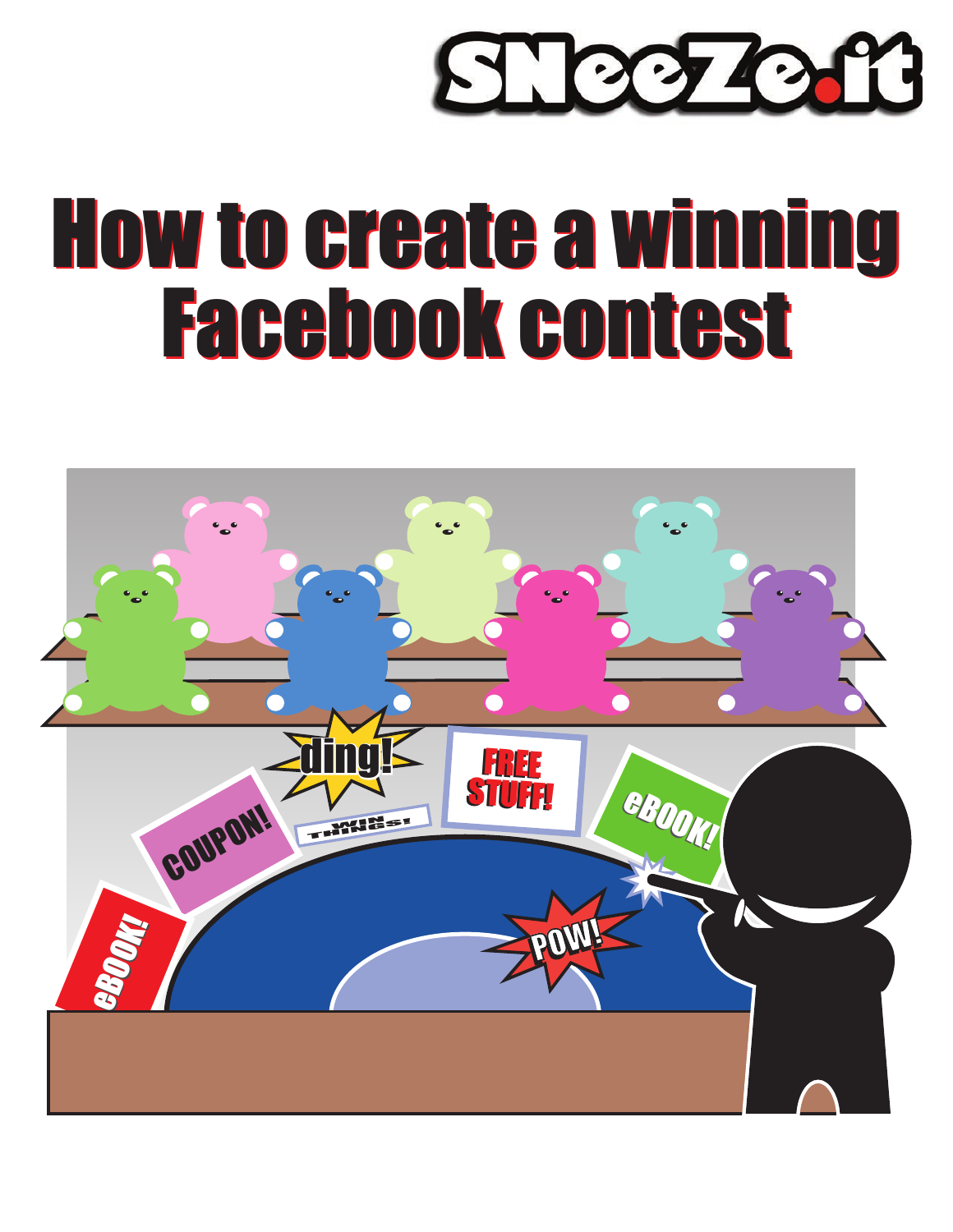

## **Author: David Steel**



Author, motivational speaker, and sought-after sales and social media coach, David Steel is one of the nation's leading experts on sales motivation and leveraging social media to increase sales.

Widely recognized for his ability to energize sales teams and drive revenue results, David works with businesses and C-level executives on social media and sales strategies. Follow him on Twitter at @dsteel.

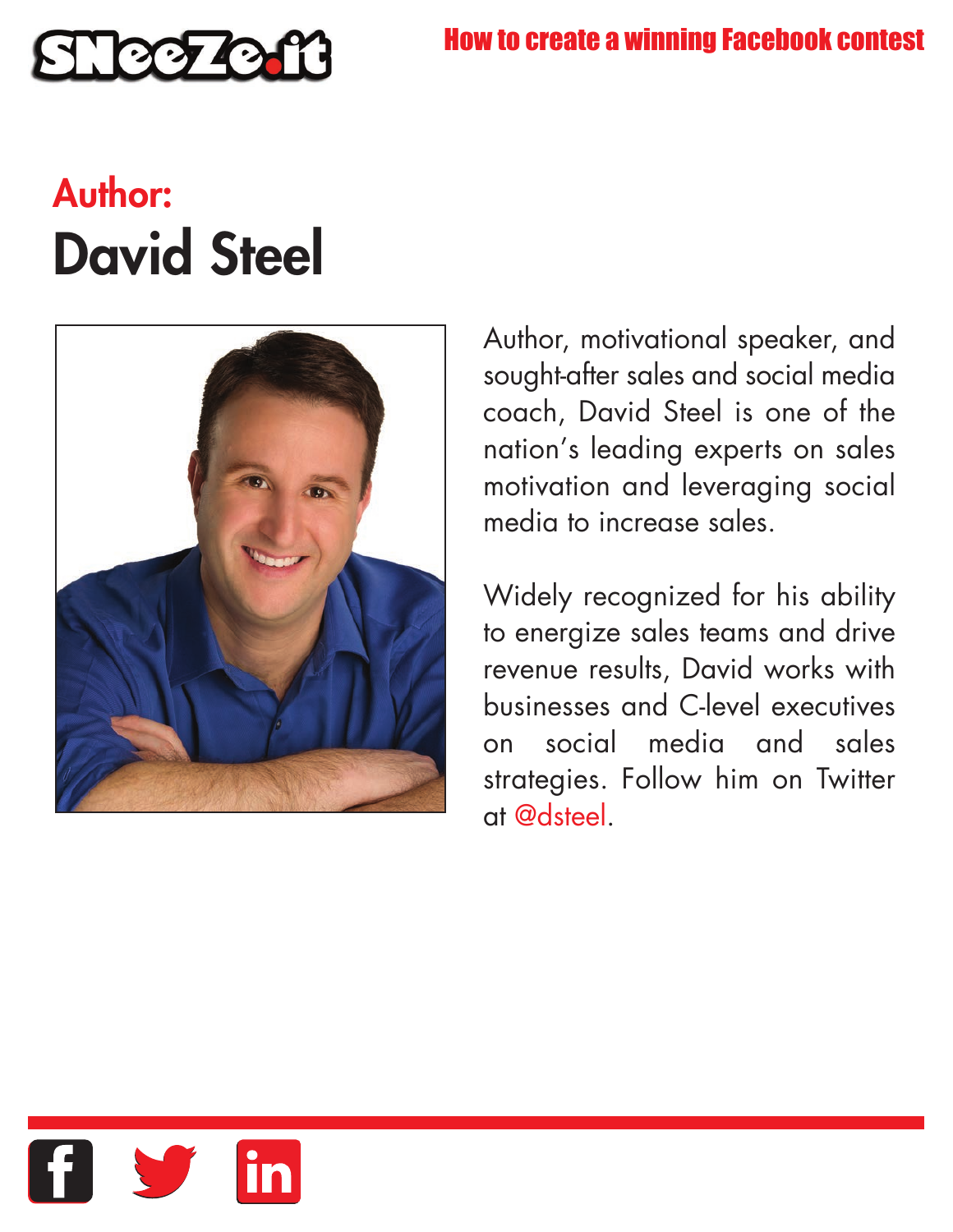

Did you know that nearly 32% of all Facebook users have liked a page because of a contest on Facebook? These contests are a quick and easy way of not only getting more "likes" but also capturing user information. And, if done correctly, your contest has the chance of being shared widely, building loyalty, and creating brand ambassadors!

There are a wide variety of contests you can use to promote your business, an event, a product launch, etc. In this eBook, we'll also bring it back to the basics and share with you some techniques to make your Facebook contest a success.

Let's get started!

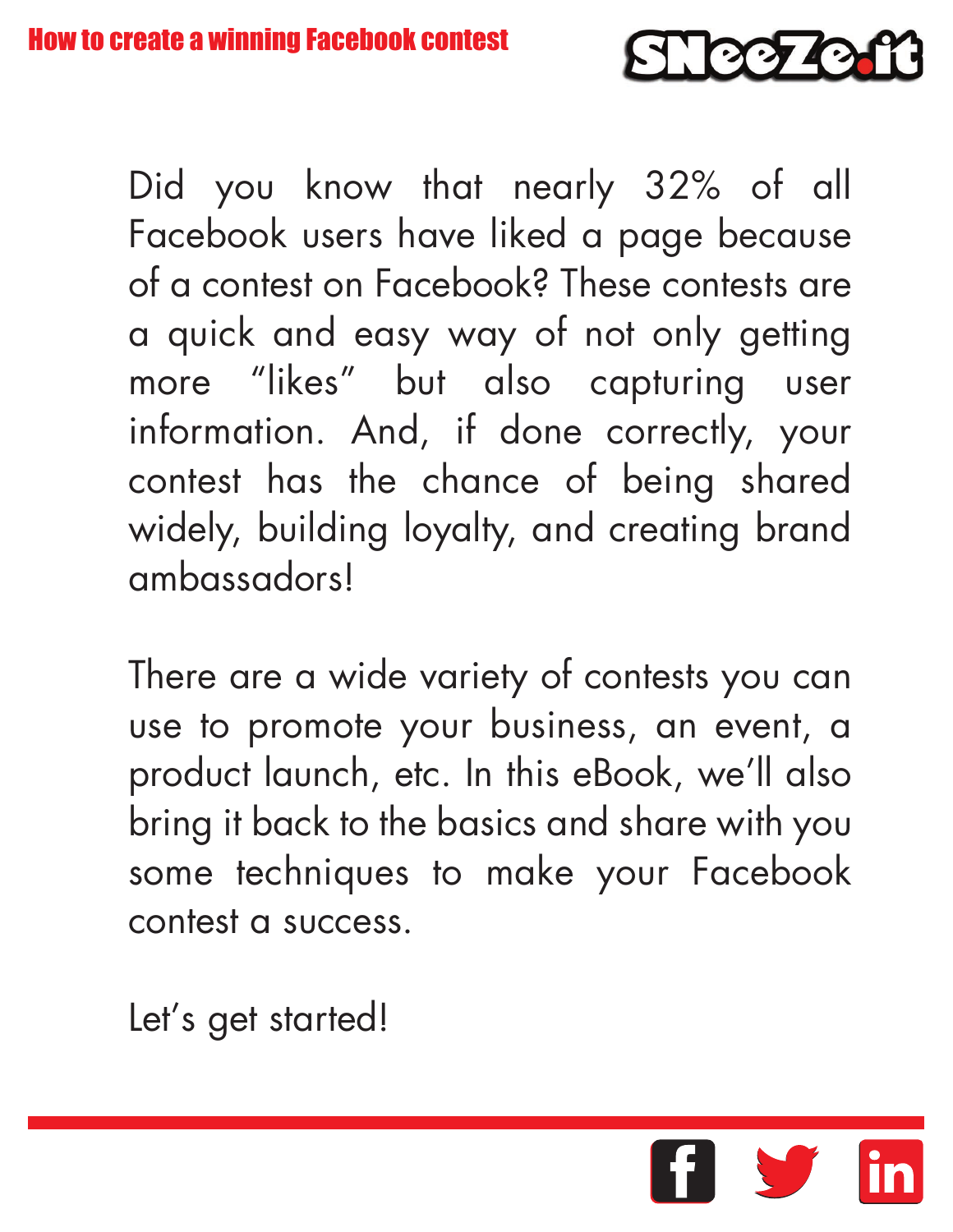#### Figure out your objective

Are you looking to increase traffic, awareness of a new product, increase your subscribers, or generate customer referrals? It's important to figure out exactly what you hope to accomplish with this sweepstakes so you can make the biggest impact. Don't forget to set a goal and budget.

## Think of the perfect prize for your audience

Though iPads and other electronics are soughtafter for both young and old, think about whether or not this kind of prize would appeal to your target market. If, for example, you are the owner of

a spa, you might want to create a spa package for two with massages, a mani/pedi, and an aromatherapy session. Consider a partnership with a brand that has a similar demographic since that company would then be posting your contest to their social media networks as well (double the exposure for the same amount of legwork)!

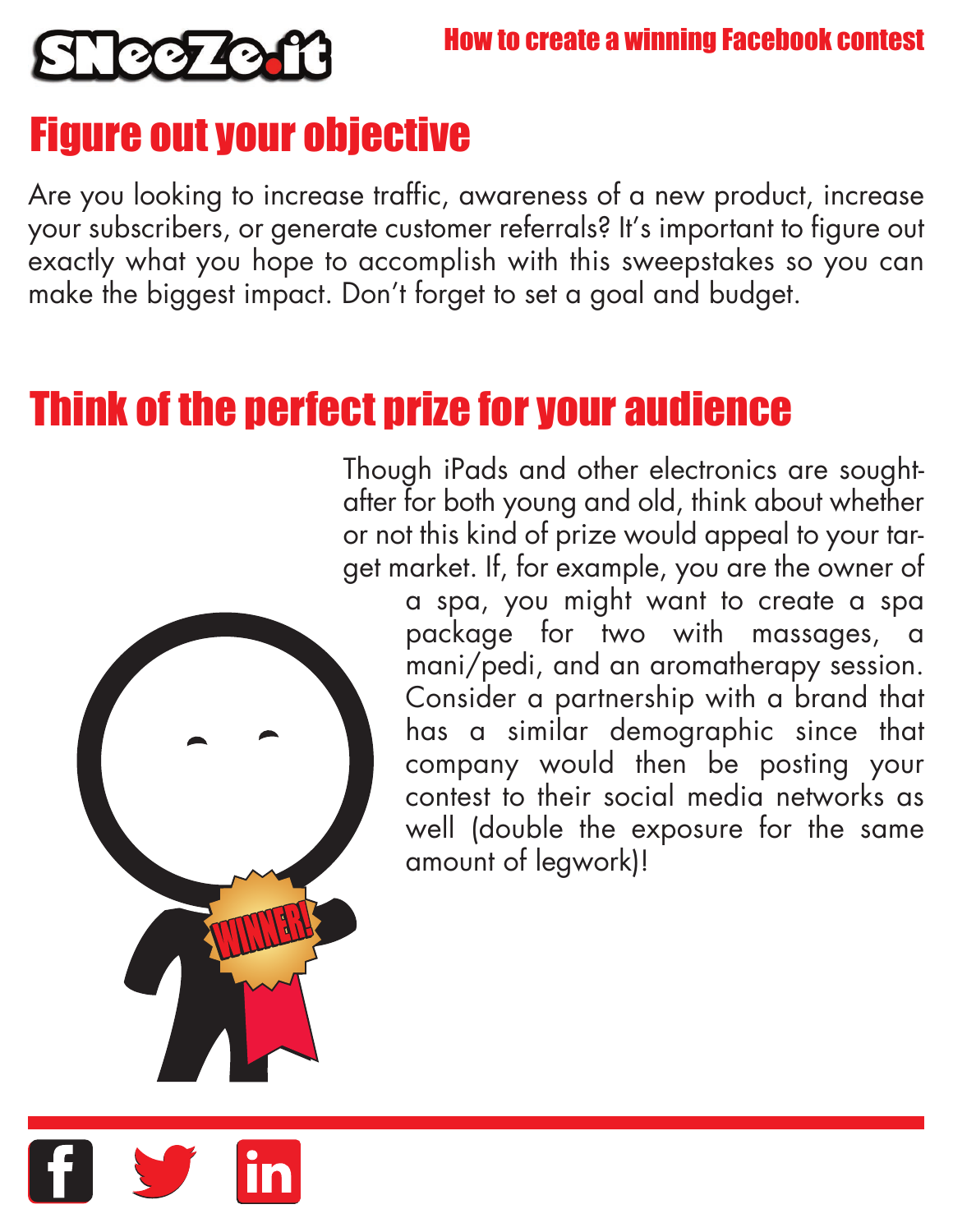

#### Create simple and shareable content

Whether you are building your contest from scratch or you are getting a bit of help from your favorite marketing agency (ahem…), it's important that you end up with a promotion that users can not only understand, but that they'll want to share with their friends. Facebook contests are a great way of getting your brand's name out there to the masses and you'll want to make sure you capitalize on the opportunity correctly.

Which brings us to our next point…

#### Make sure your contest is mobile-friendly



So many of us are glued to our phones throughout the day. We check our emails, respond to texts, surf the web on our lunch break… If a contestant stumbles upon your contest while on their phone and they can't like your page, chances are they won't return.

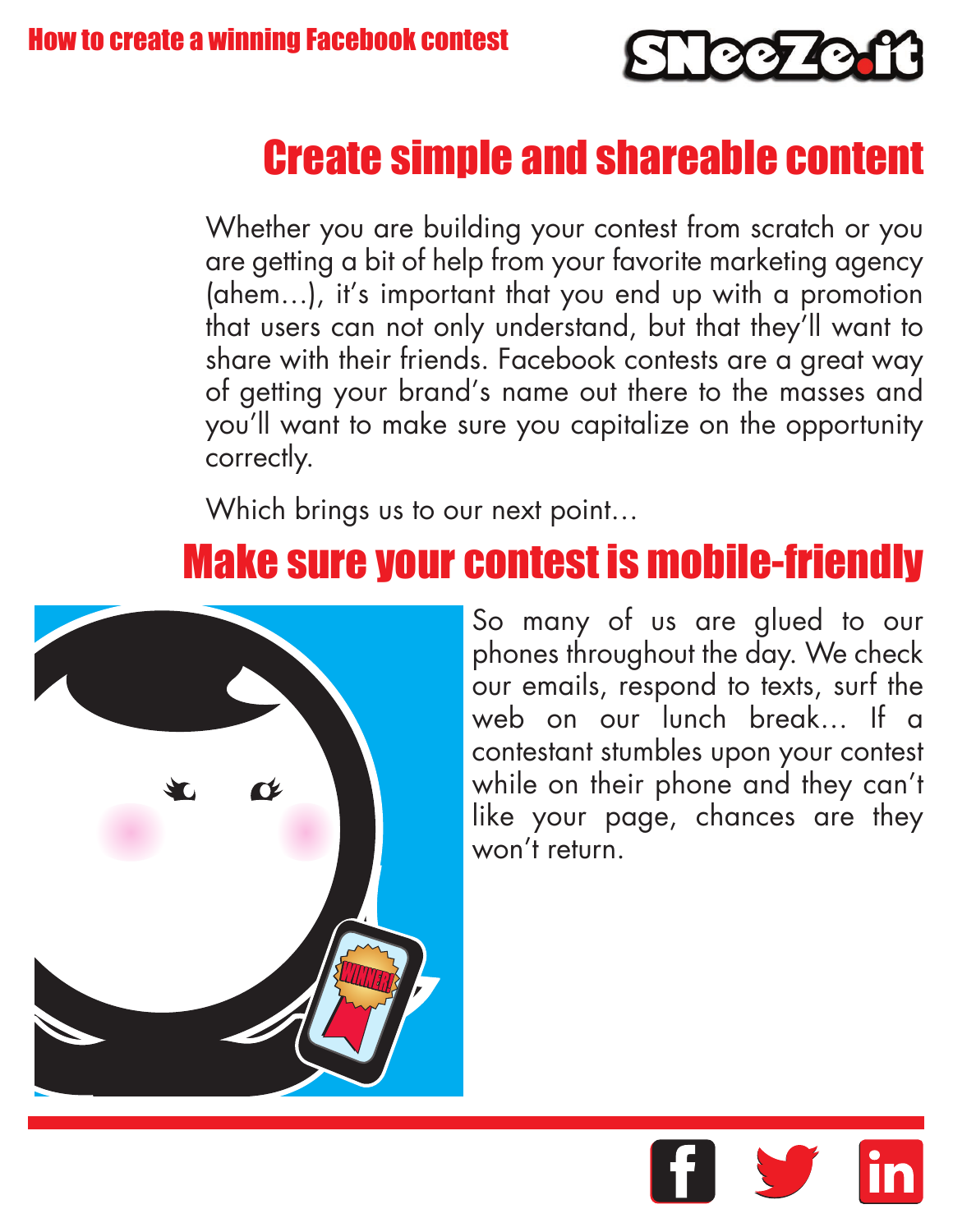

#### Use the power of social media

Post about your contest on Facebook at least two to three times per week. Think of creative ways to promote it in different ways and with fun pictures. But don't stop there promote your contest on your website, in newsletters, on your other social media sites, and with ads!



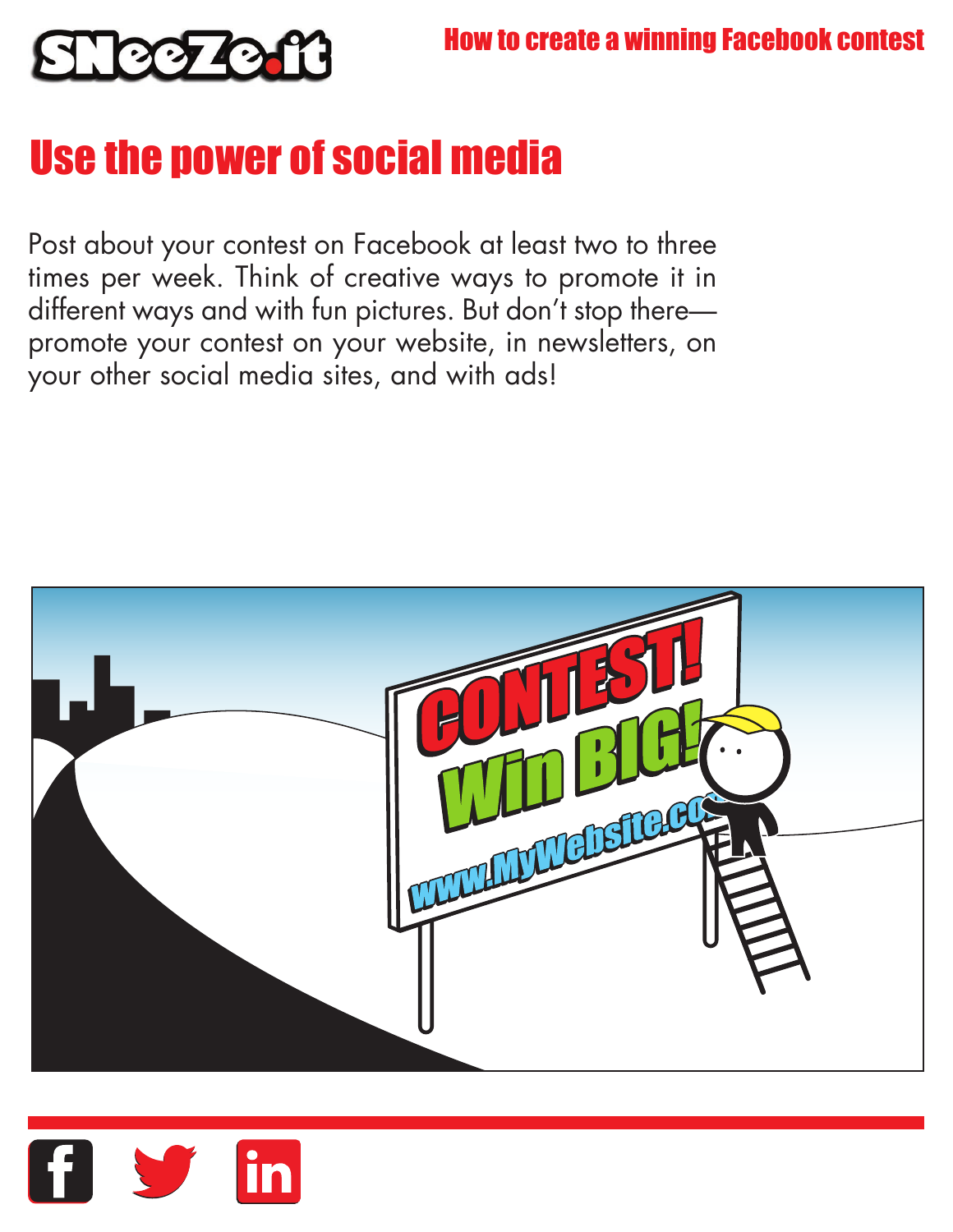

### Thank everyone for participating

When the contest has ended, notify the winner via email and update your social media pages (and website) with details. Make sure to thank everyone who has entered and consider asking for feedback for upcoming promotions.



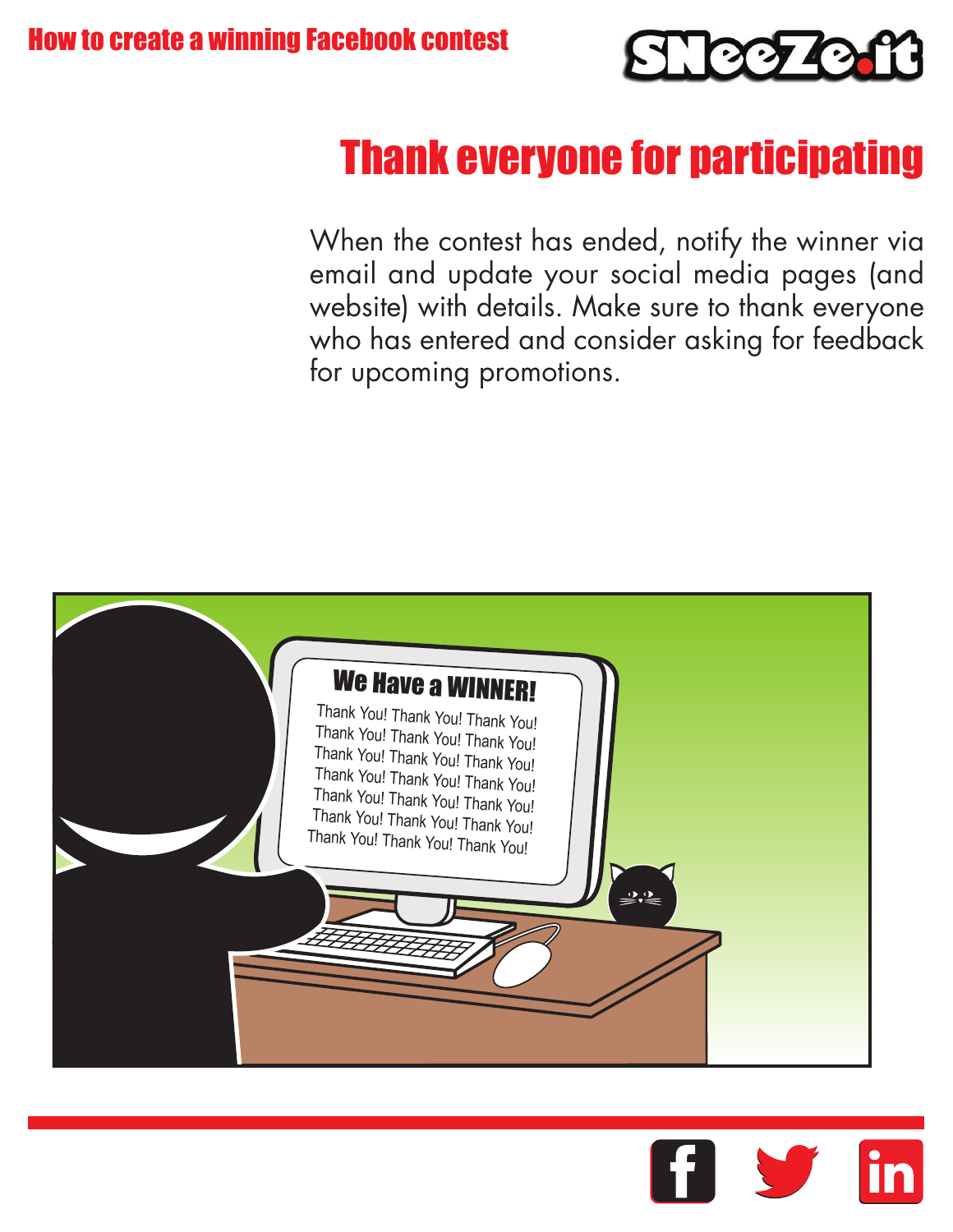

#### GroSocial

Here at Sneeze It, we utilize a management software device called GroSocial that is fully integrated with social media platforms like Facebook and Twitter. Of the many software tools currently available to create promotions and contests, we have found this to be the most intuitive and user friendly.

Here are some of the different types of contests we have the ability to make using this amazing software:

#### **Puzzle Promos**

This promo tool requires users to "like" several Facebook pages before entering, which unveils prize packages piece by piece. A Puzzle Promo is an incredibly powerful way to have multiple organizations team up and share their social followings, and when done correctly, it can generate hundreds or even thousands of qualified leads for all participating pages.



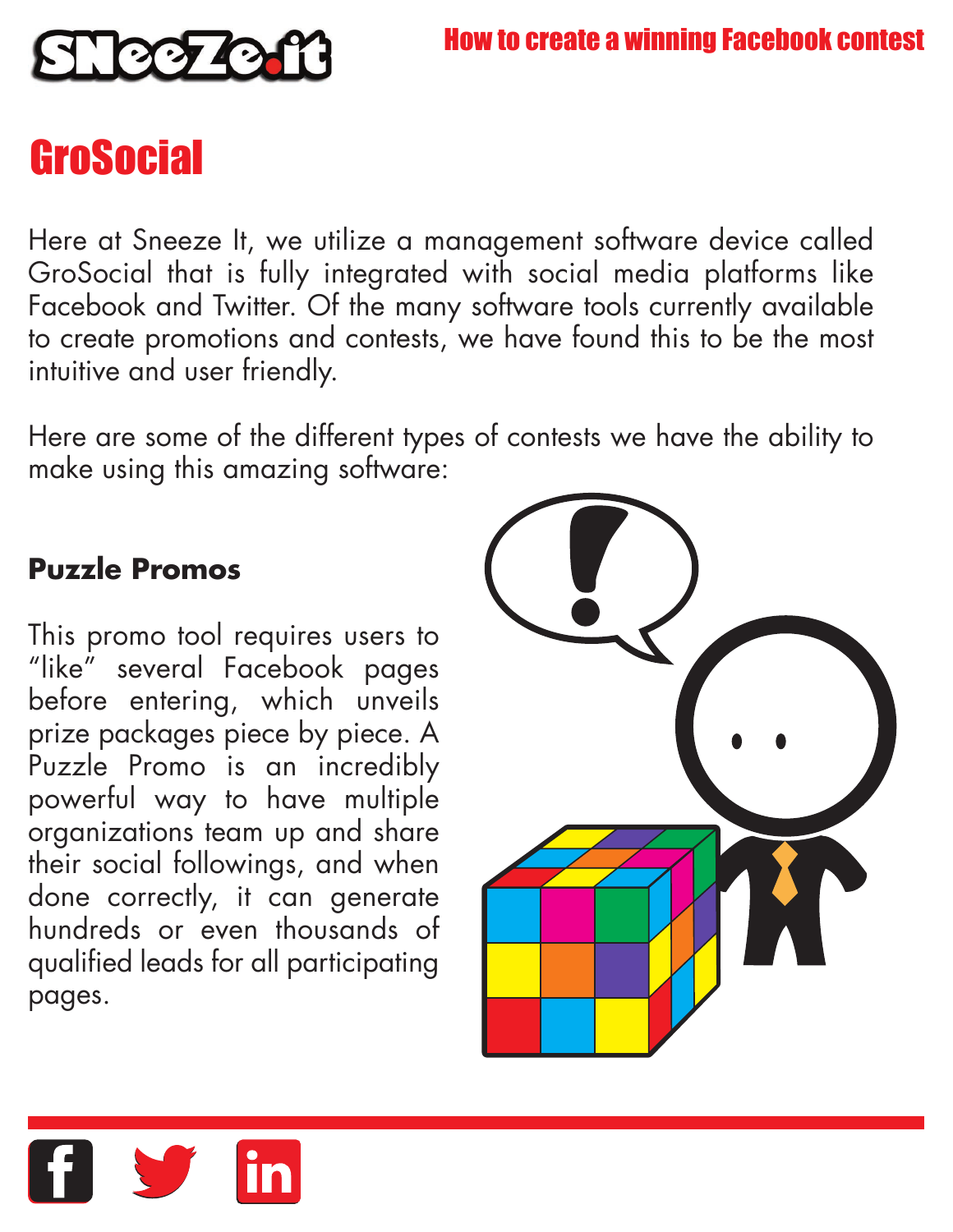

### GroSocial con't

#### **Advent Calendars**

Advent calendars are now available year-round! This exciting Facebook promo will make an effective part of your social media strategy because your leads will come back each day to see which part of the calendar is clickable and the new prizes that are revealed. Users have an incentive to return to your Facebook page every day, which gives you exposure as well as new likes, leads, and shares!

*Please note: it's important to understand the regional and social media platform rules pertaining to sweepstakes so you comply with all regulations.*